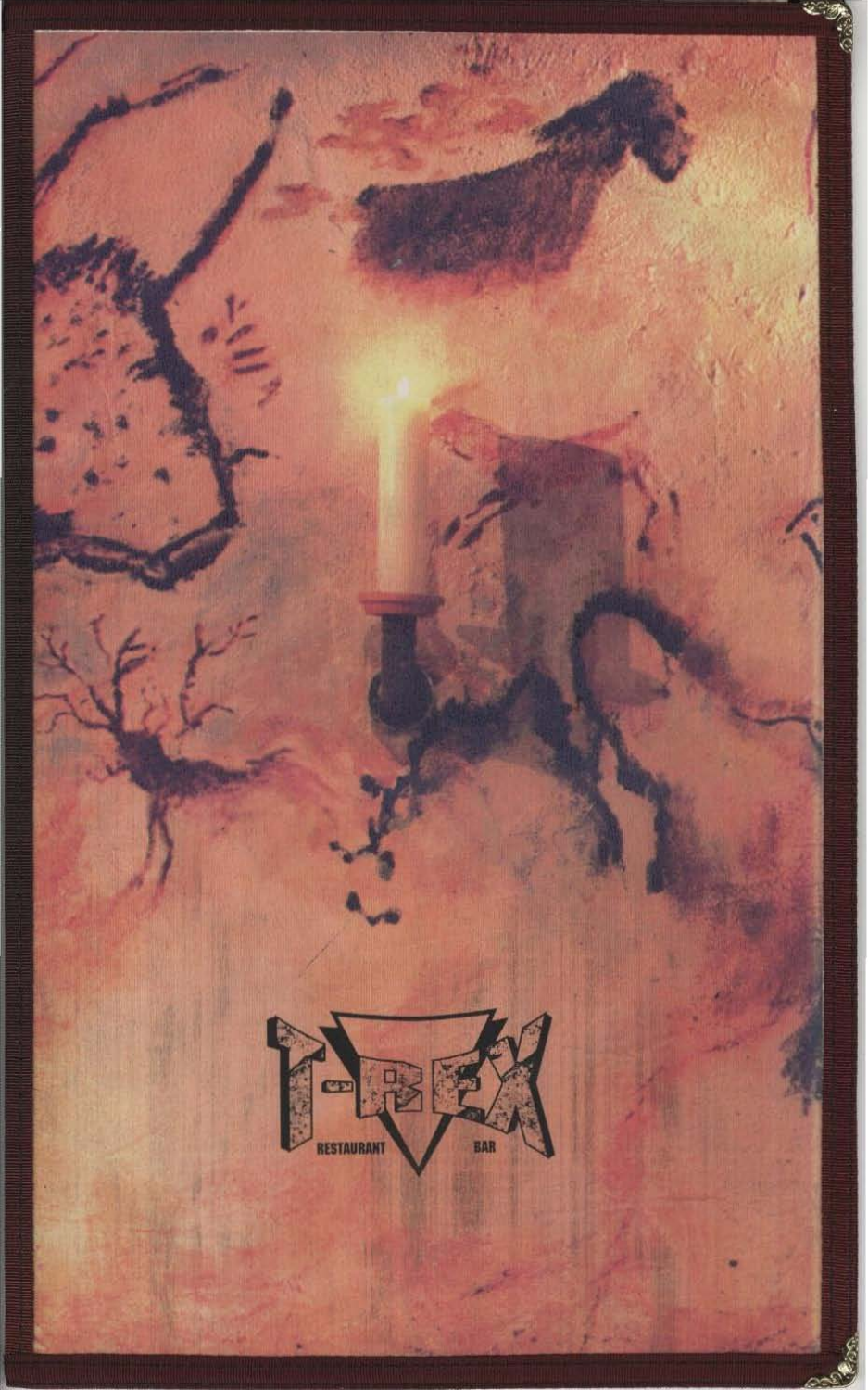## APPETIZERS

**SARRA** 

| ROASTED CORN & WILD RICE CHOWDER                                                   | 4.95 |
|------------------------------------------------------------------------------------|------|
| MUSHROOM CHILI SOUP<br>with a warm honey puff                                      | 4.95 |
| <b>FRIED CALAMARI</b><br>two dipping sauces                                        | 5.95 |
| <b>SWEET POTATO GNOCCHI</b><br>roasted tomato sauce & rosemary infused olive oil   | 6.95 |
| GRILLED CHICKEN & WHITE CHEDDAR QUESADILLA<br>with roasted peppers & pico de gallo | 5.95 |
| <b>GRILLED VEGETABLES</b><br>with herb polenta & garlic garbanzo dip               | 5.95 |
| DILL CURED SALMON ROLLS<br>stuffed with avocado, cucumber & scallions              | 7.95 |

## **SALADS**

| <b>BABTLETIULES</b><br>fresh herb vinaigrette                                         | 4.95 |
|---------------------------------------------------------------------------------------|------|
| <b>CAESAR SALAD</b><br>with coddled egg, giant blue corn breadstick & shaved parmesan | 6.95 |
| <b>ENDIVE &amp; CHUNKY BLUE CHEESE SALAD</b><br>garlic croutons                       | 6.95 |

## **SANDWICHES**

| <b>B. B. Q. CHICKEN SANDWICH</b><br>sliced beefsteak tomato & cilantro lime mayonnaise |      |
|----------------------------------------------------------------------------------------|------|
| on homemade focaccia roll with sweet potato chips                                      | 8.95 |
| GIANT 10 OZ. SIRLOIN BURGER                                                            |      |
| on homemade focaccia roll with "elephant" fries                                        |      |
| & grilled marinated onion rings                                                        | 8.95 |

**DATA** 

358 WEST 23RD STREET, NEW YORK CITY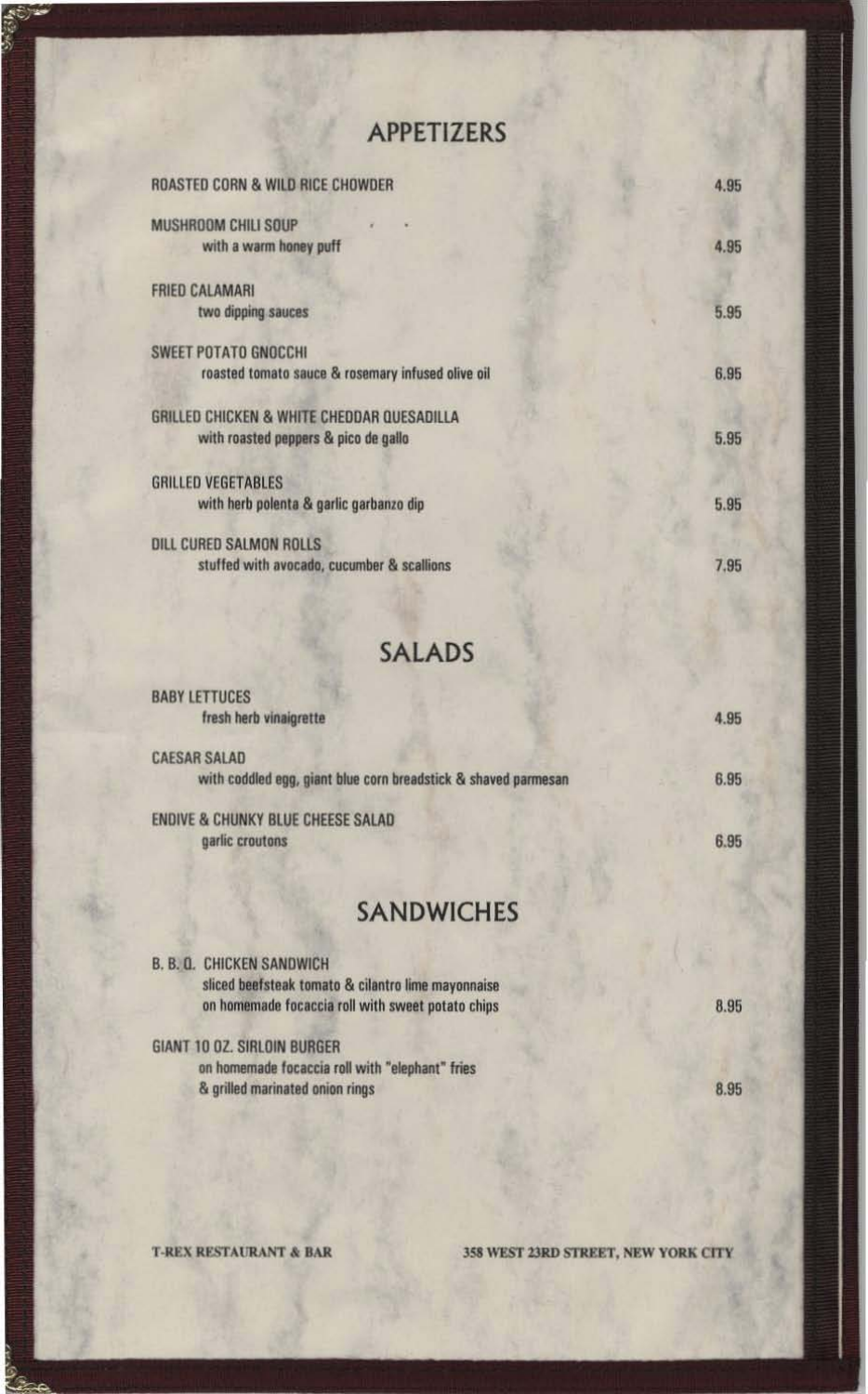| <b>PASTA</b>                                                                               |       |
|--------------------------------------------------------------------------------------------|-------|
| SPINACH FETTUCCINE WITH GRILLED CHICKEN<br>in a fra diavolo sauce                          | 9.95  |
| JUMBO RAVIOLI OF SUNDRIED TOMATOES, GOAT CHEESE & ARUGULA<br>toasted hazelnut brown butter | 13.95 |
| <b>POULTRY</b>                                                                             |       |
| HERB ROASTED CHICKEN<br>with balsamic glazed potatoes & creamed spinach                    | 12.95 |
| BLUE CORN CRUSTED FRIED CHICKEN<br>sundried mashed potatoes & broccoli                     | 12.95 |
| <b>FISH</b>                                                                                |       |
| MIXED SEAFOOD "MINESTRONE"<br>in a saffron consomme with black & tan orzo                  | 15.95 |
| A HAYSTACK OF SEARED SALMON                                                                |       |
| garlic polenta & roasted tomato sauce<br>PECAN CRUSTED BONELESS RAINBOW TROUT              | 14.95 |
| "vegetable linguini" & caramelized sweet potato hash<br><b>ROASTED BABY MONKFISH</b>       | 13.95 |
| white bean & shaved fennel salad, avocado-caper salsa<br>& knotted fried pasta             | 15.95 |
| <b>MEAT</b>                                                                                |       |
| THICK CUT LOIN PORK CHOP                                                                   |       |
| dirty mashed potatoes, wilted greens & chunky apple sauce                                  | 12.95 |
| <b>GRILLED AGED SIRLOIN STEAK</b><br>a tower of onion rings, mushrooms & leeks             | 16.95 |

**BRAISED VEAL SHANK** 

asparagus risotto, grilled asparagus, caramelized shallots, garlic & pearl onions

18.95